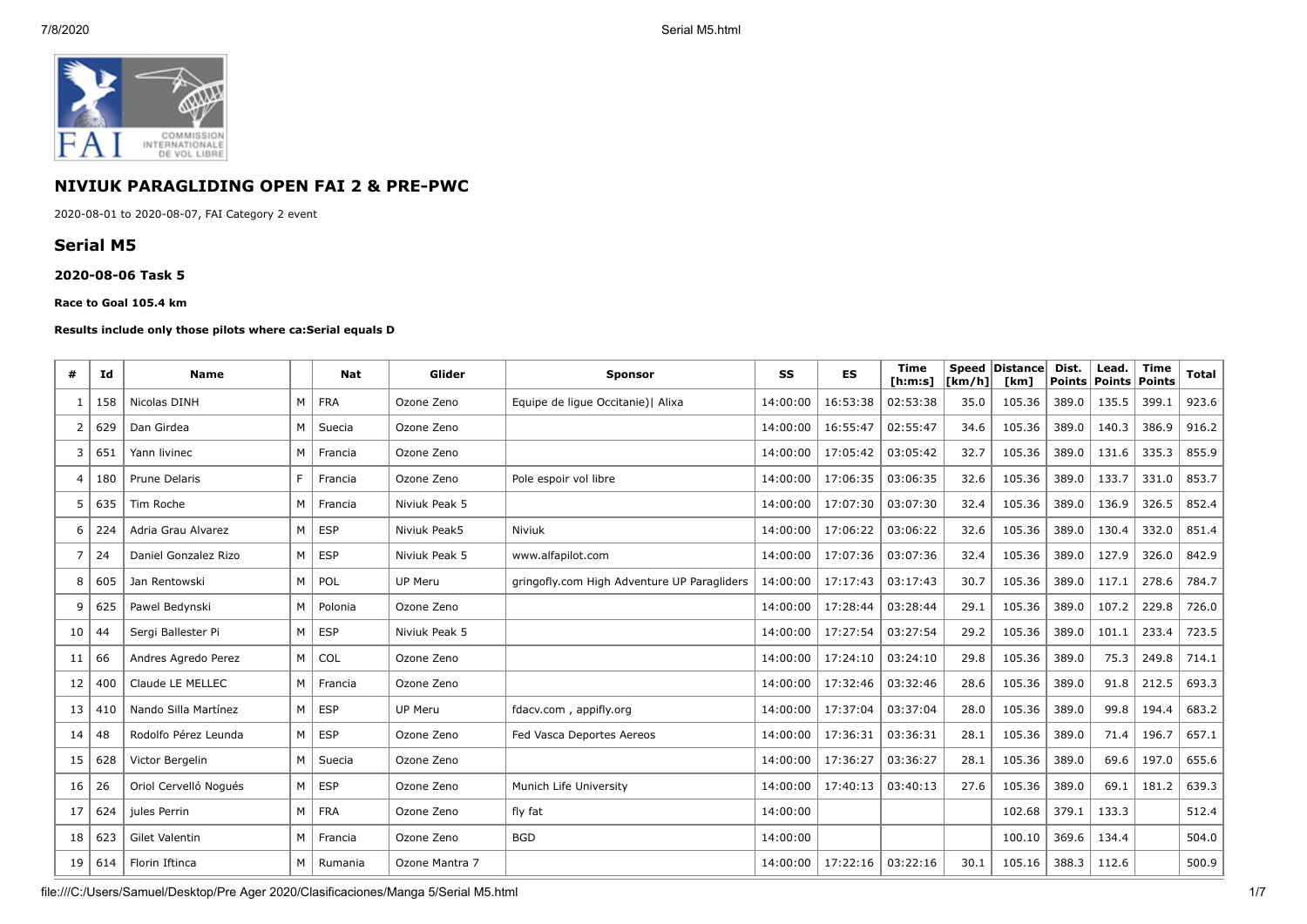7/8/2020 Serial M5.html

| #          | Id  | <b>Name</b>                |             | Nat         | Glider                 | <b>Sponsor</b>                         | SS       | <b>ES</b> | Time<br>[ <b>h</b> : <b>m</b> : <b>s</b> ] | [km/h] | Speed Distance<br>[km] | Dist.<br><b>Points</b> | Lead.<br><b>Points Points</b> | <b>Time</b> | <b>Total</b> |
|------------|-----|----------------------------|-------------|-------------|------------------------|----------------------------------------|----------|-----------|--------------------------------------------|--------|------------------------|------------------------|-------------------------------|-------------|--------------|
| 20         | 22  | Gorka Tornos zabala        | M           | <b>ESP</b>  | Ozone Zeno             | <b>FVDA</b>                            | 14:00:00 |           |                                            |        | 102.61                 | 378.8                  | 113.1                         |             | 491.9        |
| 21         | 79  | Antonio Ramos Moyano       | M           | <b>ESP</b>  | Gin Puma               | T.royo arilla, tenapark, iparapente    | 14:00:00 |           |                                            |        | 100.88                 | 372.5                  | 104.8                         |             | 477.3        |
| 22         | 53  | Ivan Castro Villate        | M           | <b>ESP</b>  | Ozone Zeno             | <b>FVDA</b>                            | 14:00:00 | 17:38:22  | 03:38:22                                   | 27.8   | 104.72                 | 386.6                  | 89.1                          |             | 475.7        |
| 23         | 31  | Paco Navarro González      | М           | <b>ESP</b>  | Mac Para Magus         | www.aireyvuelo.com                     | 14:00:00 |           |                                            |        | 98.88                  | 365.1                  | 101.9                         |             | 467.0        |
| 24         | 646 | Dawid Krajewski            | M           | Polonia     | UP Summit XC 4         |                                        | 14:00:00 |           |                                            |        | 98.36                  | 363.2                  | 57.8                          |             | 421.0        |
| 25         | 317 | Miguel Angel Pifarré Boix  | M           | <b>ESP</b>  | Ozone Zeno             | Ager Aventura't                        | 14:00:00 |           |                                            |        | 102.66                 | 379.0                  | 40.2                          |             | 419.2        |
| 26         | 306 | Gadi Wolff                 | M           | <b>GER</b>  | <b>BGD Lynix</b>       |                                        | 14:00:00 | 18:40:03  | 04:40:03                                   | 21.7   | 105.36                 | 389.0                  | 19.3                          |             | 408.3        |
| 27         | 88  | Gabriel Cañada Estébanez   | М           | <b>ESP</b>  | <b>Windtech Duster</b> | Windtech Paragliders                   | 14:00:00 |           |                                            |        | 100.34                 | 370.4                  |                               |             | 370.4        |
| 28         | 51  | Virgilio Ortiz Martín      | M           | <b>ESP</b>  | Ozone Zeno             | Vinos Fortis Montaraz                  | 14:00:00 |           |                                            |        | 82.70                  | 305.3                  |                               |             | 305.3        |
| 29         | 103 | Chechu Martinez Rojano     | M           | <b>ESP</b>  | Skywalk Spice          | RODEO STAR_FGT                         | 14:00:00 |           |                                            |        | 68.24                  | 251.9                  |                               |             | 251.9        |
| 30         | 204 | Ana Maria Sancho Frisuelos | F.          | <b>ESP</b>  | Dudek Airlight         | www.monteholiday.com                   | 14:00:00 |           |                                            |        | 68.11                  | 251.4                  |                               |             | 251.4        |
| 31         | 86  | Gorka Uribe Aldekoa        | M           | <b>ESP</b>  | Ozone Mantra 7         | EAKF D FEDERACIÓN VASCA                | 14:00:00 |           |                                            |        | 63.46                  | 234.3                  |                               |             | 234.3        |
| 32         | 115 | Jordi Roset Ilobet         | M           | <b>ESP</b>  | Ozone Alpina 3         |                                        | 14:00:00 |           |                                            |        | 55.79                  | 206.0                  |                               |             | 206.0        |
| 33         | 637 | ricardo raats              | M           | <b>EST</b>  | Ozone Mantra 7         |                                        | 14:00:00 |           |                                            |        | 54.41                  | 200.9                  |                               |             | 200.9        |
| 34         | 302 | Kalin Kostadinov           | M           | <b>BUL</b>  | Niviuk Artik 5         | SlyNomad Bulgaria, GreenPeace Bulgaria | 14:00:00 |           |                                            |        | 41.81                  | 154.3                  |                               |             | 154.3        |
| 35         | 97  | Vallés Milla Pere          | M           | <b>ESP</b>  | UP Meru                |                                        | 14:00:00 |           |                                            |        | 36.25                  | 133.8                  |                               |             | 133.8        |
| 36         | 638 | Ricardo Mota Leite         | M           | Portugal    | Ozone Mantra 6         | AbouaAboua                             | 14:00:00 |           |                                            |        | 35.78                  | 132.1                  |                               |             | 132.1        |
| 37         | 112 | Miguel VILLARTA_MARTINEZ   | M           | <b>ESP</b>  | Skywalk Cayenne 6      | FAMILIA VILLARTA                       | 14:00:00 |           |                                            |        | 33.60                  | 124.1                  |                               |             | 124.1        |
| 38         | 322 | Fermin Montaner Morant     | M           | <b>ESP</b>  | Nova Sector            | montaner.de                            | 14:00:00 |           |                                            |        | 30.18                  | 111.4                  |                               |             | 111.4        |
| 39         | 156 | Albert Pol Font            | M           | <b>ESP</b>  | Niviuk Ikuma           |                                        | 14:00:00 |           |                                            |        | 29.62                  | 109.4                  |                               |             | 109.4        |
| 40         | 326 | Juan Luis Morales Gómez    | М           | <b>ESP</b>  | Nova Sector            |                                        | 14:00:00 |           |                                            |        | 29.61                  | 109.3                  |                               |             | 109.3        |
| 41         | 282 | David Zapata               | M           | <b>ESP</b>  | Ozone Swift            |                                        | 14:00:00 |           |                                            |        | 20.01                  | 73.9                   |                               |             | 73.9         |
| 42         | 266 | Fernando ACEITUNO          | M           | <b>ESP</b>  | Niviuk Artik 5         |                                        | 14:00:00 |           |                                            |        | 18.44                  | 68.1                   |                               |             | 68.1         |
| 43         | 178 | Eva Vinuesa Prieto         | F.          | <b>ESP</b>  | Ozone Rush 5           |                                        | 14:00:00 |           |                                            |        | 17.99                  | 66.4                   |                               |             | 66.4         |
| 44         | 615 | Harriet Short              | F           | Reino Unido | Ozone Alpina 3         |                                        | 14:00:00 |           |                                            |        | 17.12                  | 63.2                   |                               |             | 63.2         |
| 45         | 38  | Juanma Garcia Guerrero     | М           | <b>ESP</b>  | Mac Para Magus         | Aire y vuelo                           | 14:00:00 |           |                                            |        | 13.64                  | 50.4                   |                               |             | 50.4         |
| 46         | 633 | Katarzyna Grajoszek        | F.          | POL         | UP Mana                |                                        | 14:00:00 |           |                                            |        | 10.74                  | 39.7                   |                               |             | 39.7         |
| 47         | 37  | Juan Maiza Otaño           | M           | ESP         | Gin Leopard            | Federacion Vasca- FVDA                 | 14:00:00 |           |                                            |        | 7.28                   | 26.9                   |                               |             | 26.9         |
| 48         | 603 | Lambert Sandy              | $\mathsf F$ | FRA         | Gin Leopard            |                                        |          |           |                                            |        | 4.00                   | 14.8                   |                               |             | 14.8         |
| <b>DNF</b> | 94  | Nani Pons                  | M           | ESP         | Niviuk Artik 5         |                                        |          |           |                                            |        |                        |                        |                               |             | 0.0          |
| ABS        | 220 | Jose Tomas Ramirez Muñoz   | M           | ESP         | Macpara Eden 7         |                                        |          |           |                                            |        |                        |                        |                               |             | 0.0          |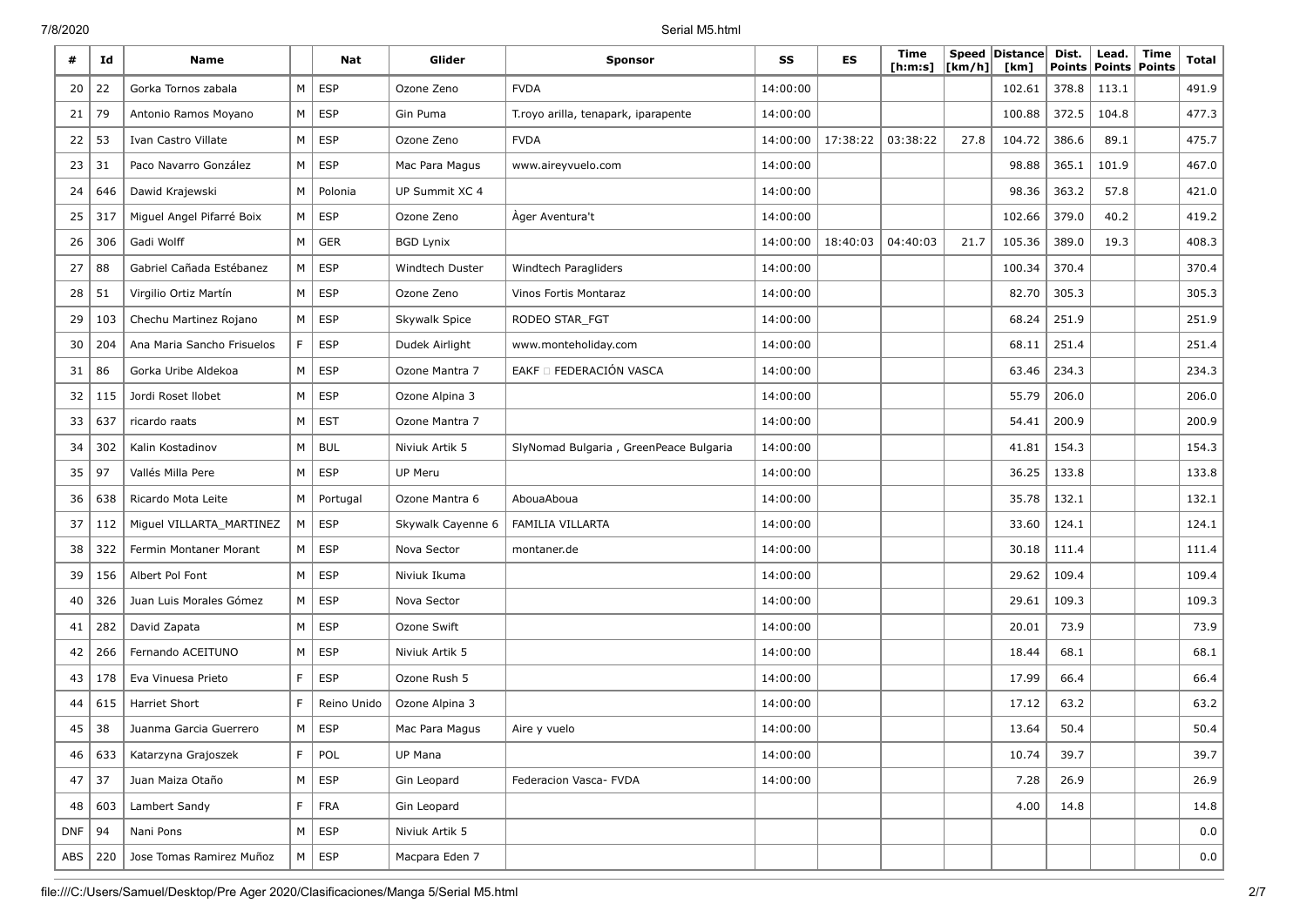| Id                | <b>Name</b>                  |   | <b>Nat</b> | Glider            | <b>Sponsor</b>              | SS | ES | Time<br>[ <b>h</b> : <b>m</b> : <b>s</b> ] | $\lfloor \lfloor km/h \rfloor \rfloor$ | Speed Distance Dist.<br>[km] | Points   Points   Points | Lead. | Time | <b>Total</b> |
|-------------------|------------------------------|---|------------|-------------------|-----------------------------|----|----|--------------------------------------------|----------------------------------------|------------------------------|--------------------------|-------|------|--------------|
| 653<br>ABS        | Francisco Angel Hormigos Gil | M | <b>ESP</b> | Ozone Zeno        |                             |    |    |                                            |                                        |                              |                          |       |      | 0.0          |
| ABS  <br>49       | Daniel MArtinez Alarcon      | M | <b>ESP</b> | Skywalk Cayenne 6 |                             |    |    |                                            |                                        |                              |                          |       |      | 0.0          |
| <b>ABS</b><br>174 | Silvio Zugarini              |   | M   ITA    | Skywalk Cayenne 6 |                             |    |    |                                            |                                        |                              |                          |       |      | 0.0          |
| ABS<br>21         | Mario Argue Domingo          | M | ESP        | Macpara Magus     | revista Parapente / Perfils |    |    |                                            |                                        |                              |                          |       |      | 0.0          |
| ABS  <br>612      | Håkan Lindgvist              | М | Suecia     | Ozone Zeno        |                             |    |    |                                            |                                        |                              |                          |       |      | 0.0          |
| 652<br><b>ABS</b> | Federico Muñez Alcon         | м | <b>ESP</b> | Gin Leopard       |                             |    |    |                                            |                                        |                              |                          |       |      | 0.0          |

## **Task definition**

| No           | Leg Dist.        | Id              | <b>Radius</b>      | Open  | Close | <b>Coordinates</b>         | <b>Altitude</b> |
|--------------|------------------|-----------------|--------------------|-------|-------|----------------------------|-----------------|
| $\mathbf{1}$ | $0.0$ km         | D <sub>01</sub> | $400 \text{ m}$    | 12:30 | 14:30 | Lat: 42.04635 Lon: 0.74601 | 1560 m          |
| 2 SS         | $2.0 \text{ km}$ | <b>B05</b>      | $3000 \; \text{m}$ | 14:00 | 20:15 | Lat: 42.00715 Lon: 0.72025 | 673 m           |
| 3            | 40.0 km          | <b>B29</b>      | $3000 \; \text{m}$ | 14:00 | 20:15 | Lat: 42.17122 Lon: 1.16318 | 1160 m          |
| 4            | 84.8 km          | <b>B39</b>      | $400 \text{ m}$    | 14:00 | 20:15 | Lat: 42.23975 Lon: 1.70291 | 2416 m          |
| 5 ES         | 103.8 km         | A20             | $2000 \; \text{m}$ | 14:00 | 20:15 | Lat: 42.38647 Lon: 1.86511 | 1073 m          |
| 6            | 105.4 km         | A20             | $400 \text{ m}$    | 14:00 | 20:15 | Lat: 42.38647 Lon: 1.86511 | 1073 m          |

## **Notes**

| Id  | <b>Name</b>                  | Note       |
|-----|------------------------------|------------|
| 174 | Silvio Zugarini              | Ausente    |
| 21  | Mario Argue Domingo          | Ausente    |
| 220 | Jose Tomas Ramirez Muñoz     | Ausente    |
| 49  | Daniel MArtinez Alarcon      | Ausente    |
| 612 | Håkan Lindgvist              | Ausente    |
| 652 | Federico Muñez Alcon         | Ausente    |
| 653 | Francisco Angel Hormigos Gil | Ausente    |
| 94  | Nani Pons                    | No despega |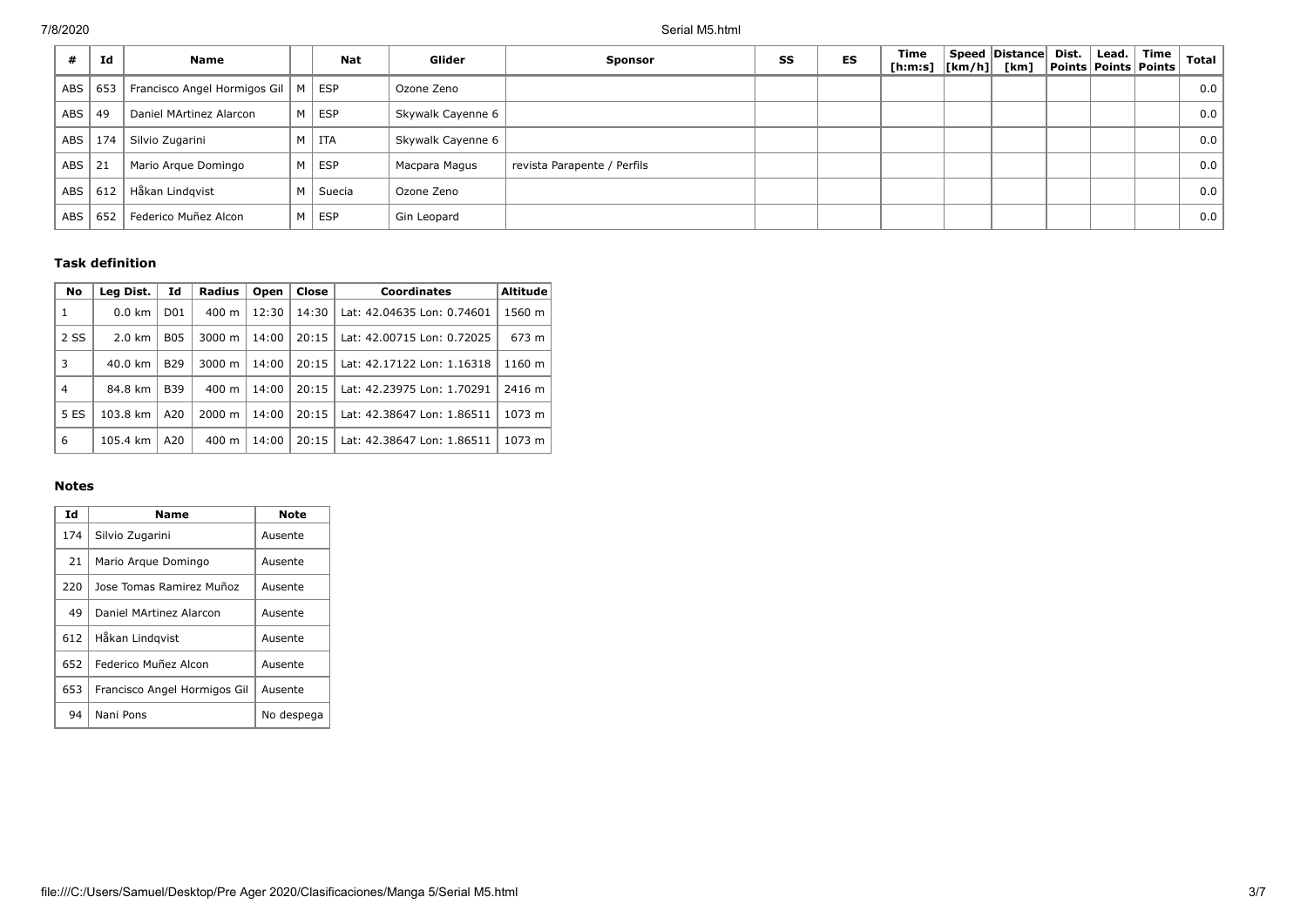7/8/2020 Serial M5.html

**Pilots not yet processed (NYP)**

**Id Name**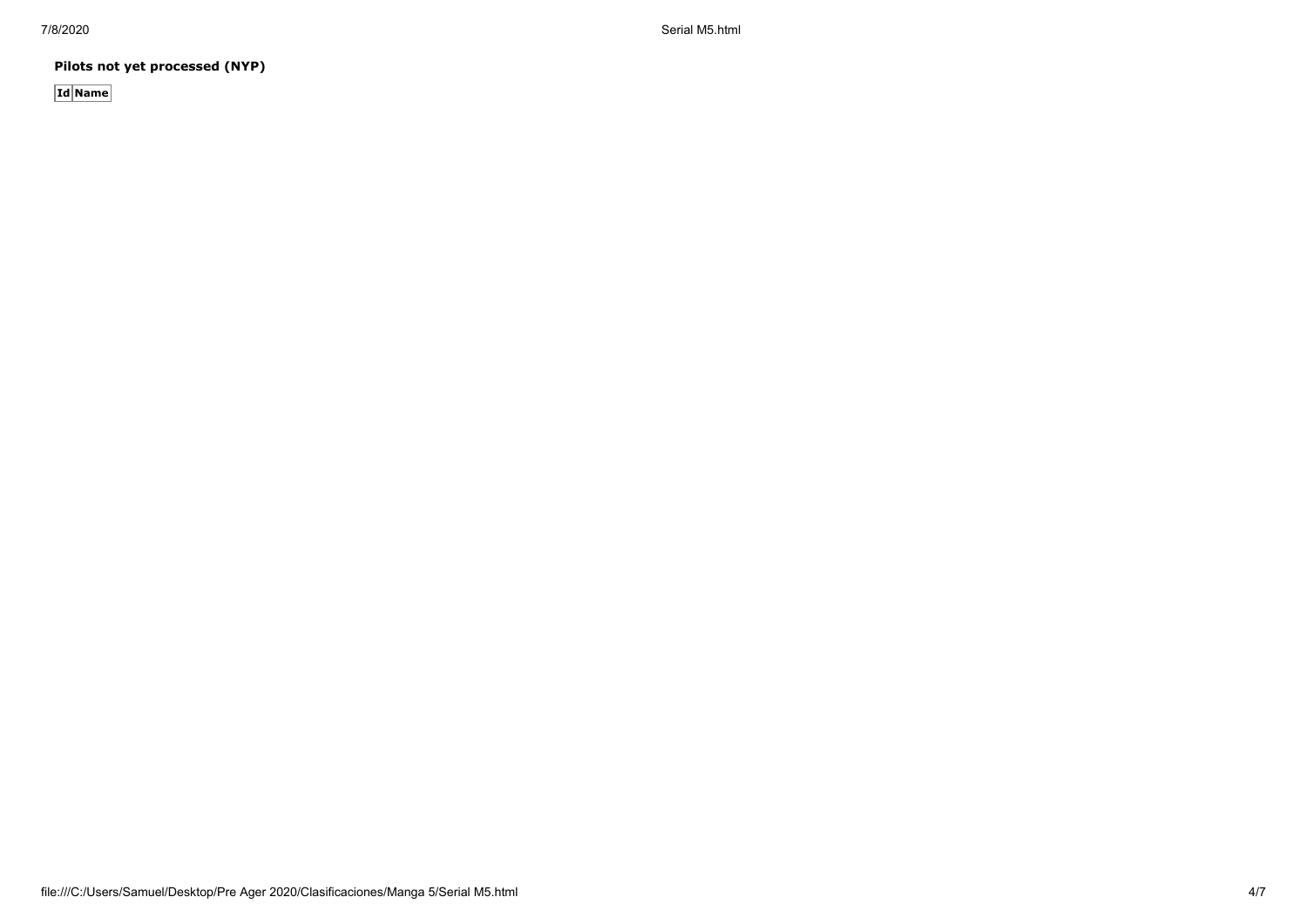## **Task statistics**

| param                           | value                     |
|---------------------------------|---------------------------|
| ss_distance                     | 101.324                   |
| task_distance                   | 105.356                   |
| launch_to_ess_distance          | 103.755                   |
| no_of_pilots_present            | 101                       |
| no_of_pilots_flying             | 100                       |
| no_of_pilots_lo                 | 42                        |
| no_of_pilots_reaching_nom_dist  | 85                        |
| no_of_pilots_reaching_es        | 62                        |
| no_of_pilots_reaching_goal      | 58                        |
| sum_flown_distance              | 8798.882                  |
| best_dist                       | 105.356                   |
| best time                       | 2.7744                    |
| worst time                      | 4.6675                    |
| qnh_setting                     | 1013.25                   |
| no_of_pilots_in_competition     | 110                       |
| no_of_pilots_landed_before_stop | 0                         |
| sum_dist_over_min               | 8400.458                  |
| sum_real_dist_over_min          | 8400.458                  |
| sum_flown_distances             | 8798.882                  |
| best_real_dist                  | 105.356                   |
| last_start_time                 | 2020-08-06T14:00:00+02:00 |
| first_start_time                | 2020-08-06T14:00:00+02:00 |
| first_finish_time               | 2020-08-06T16:46:28+02:00 |
| max_time_to_get_time_points     | 4.4401                    |
| goalratio                       | 0.58                      |
| arrival_weight                  | 0                         |
| departure_weight                | 0                         |
| leading_weight                  | 0.162                     |
| time_weight                     | 0.449                     |
| distance_weight                 | 0.389                     |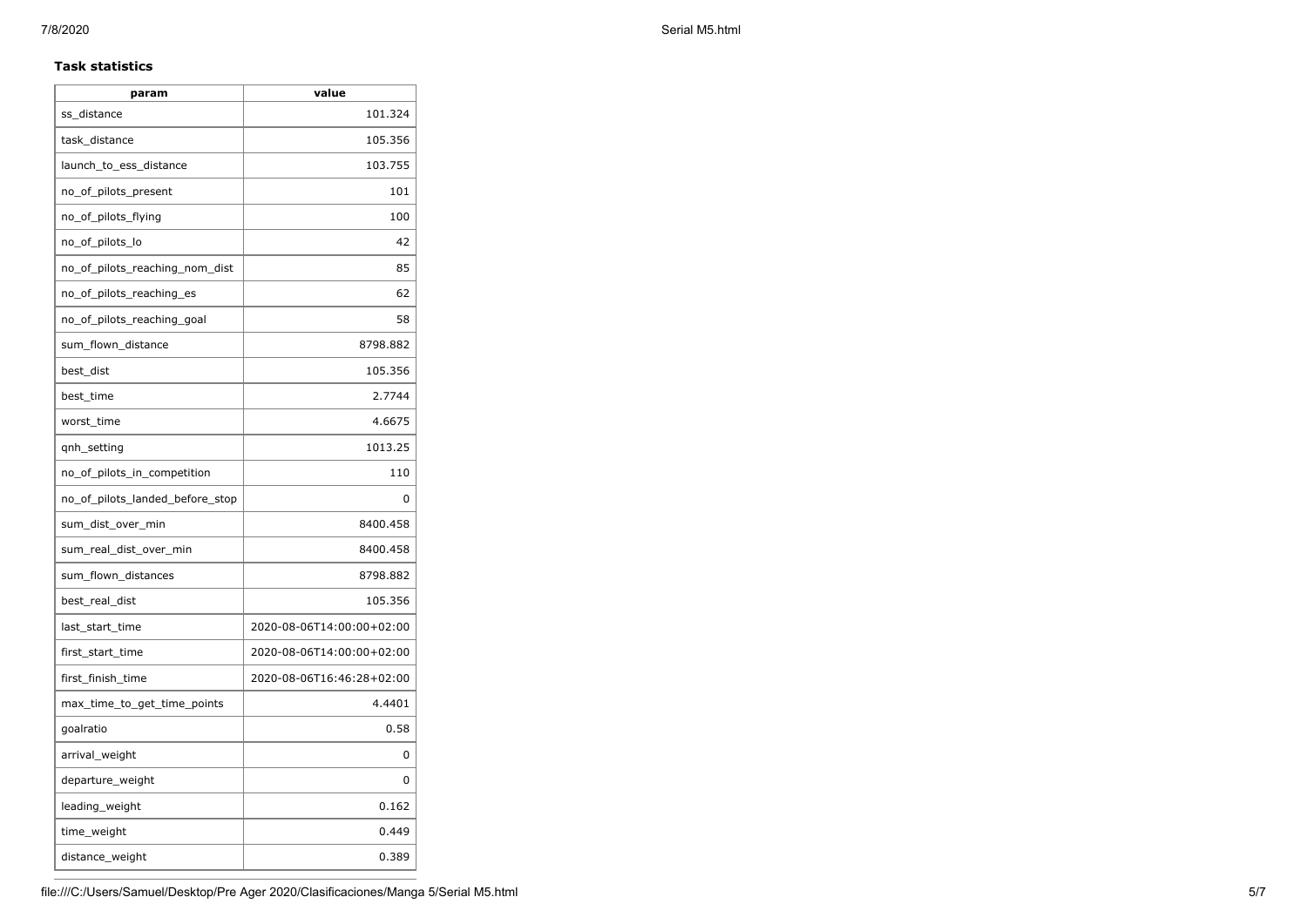| param                        | value        |
|------------------------------|--------------|
| smallest_leading_coefficient | 1.8225       |
| available_points_distance    | 388.979      |
| available_points_time        | 449.021      |
| available_points_departure   | 0            |
| available_points_leading     | 162          |
| available_points_arrival     | 0            |
| time_validity                | 1            |
| launch_validity              | $\mathbf{1}$ |
| distance_validity            | 1            |
| stop_validity                | $\mathbf{1}$ |
| day_quality                  | $\mathbf{1}$ |
| ftv_day_validity             | 0.9911       |
| time_points_stop_correction  | 0            |

## **Scoring formula settings**

| param                                        | value        |
|----------------------------------------------|--------------|
| id                                           | GAP2020      |
| use_distance_points                          | 1            |
| use_time_points                              | 1            |
| use_departure_points                         | 0            |
| use leading points                           | 1            |
| use_arrival_position_points                  | 0            |
| use_arrival_time_points                      | 0            |
| time points if not in goal                   | $\Omega$     |
| jump_the_gun_factor                          | $\Omega$     |
| jump_the_gun_max                             | 0            |
| use_1000_points_for_max_day_quality          | $\Omega$     |
| normalize_1000_before_day_quality            | 0            |
| time_validity_based_on_pilot_with_speed_rank | $\mathbf{1}$ |
| bonus_gr                                     | 4            |
| no_pilots_in_goal_factor                     | 0.8          |
| task_stopped_factor                          | 0.7          |

7/8/2020 Serial M5.html